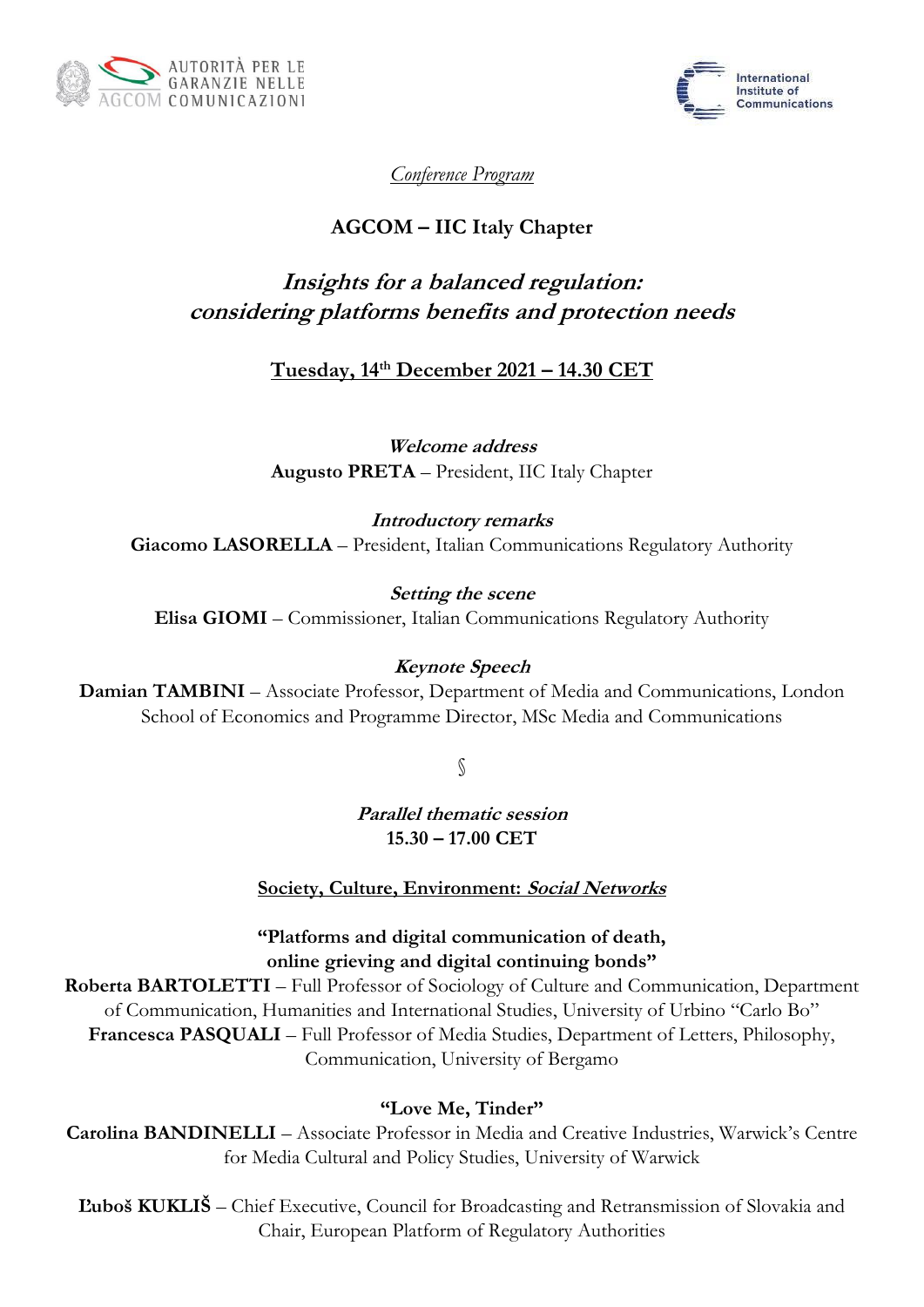### **Giacomo LEV MANNHEIMER** – Head of Government Relations and Public Policy, Southern Europe, TikTok

**Chair: Marco PIERANI** – Director Public Affairs and Media Relations, Euroconsumers

§

#### **Parallel thematic session 15.30 – 17.00 CET**

# **Society, Culture, Environment: Svod Services**

### **"The EUMEPLAT Project"**

**Andrea MICONI** – Associate Professor, Department of Media, Arts & Communication of IULM University **Barbara THOMASS** – Senior Researcher, Leibniz Institute for Media Research, Hans-Bredow-Institut

> **"Benefits of VOD platforms perceived by college students in Mexico" Elia M. CORNELIO-MARÍ** – Assistant Professor in Communication, Universidad Juárez Autónoma de Tabasco

**Maja CAPPELLO** – Head of the Department for Legal Information, European Audiovisual Observatory

**Marianna SCHARF** – Director EU Public Policy, Netflix

**Chair: Celene CRAIG** – Deputy Chief Executive, Broadcasting Authority of Ireland

§

**Parallel thematic session 15.30 – 17.00 CET**

# **Economics, Finance, Labour**

**"The industrious platforms"**

Adam ARVIDSSON – Full Professor of Sociology of Cultural and Communicative Processes, Department of Social Science, University of Naples "Federico II"

**"Crypto-finance between myth, financial emancipation and digital cultures"**

**Alberto COSSU** – Assistant Professor, School of Media, Communication & Sociology and Programme Director, MA Digital Media & Society, University of Leicester

# **"Big Tech finance and financial inclusion"**

**Nicola BILOTTA** – Researcher, Istituto Affari Internazionali and Senior Research Analyst, Banker Research Team, Financial Times **Fabrizio BOTTI** – Senior Fellow, Istituto Affari Internazionali and Assistant Professor, Department of Economic and Business Science, "Guglielmo Marconi" University